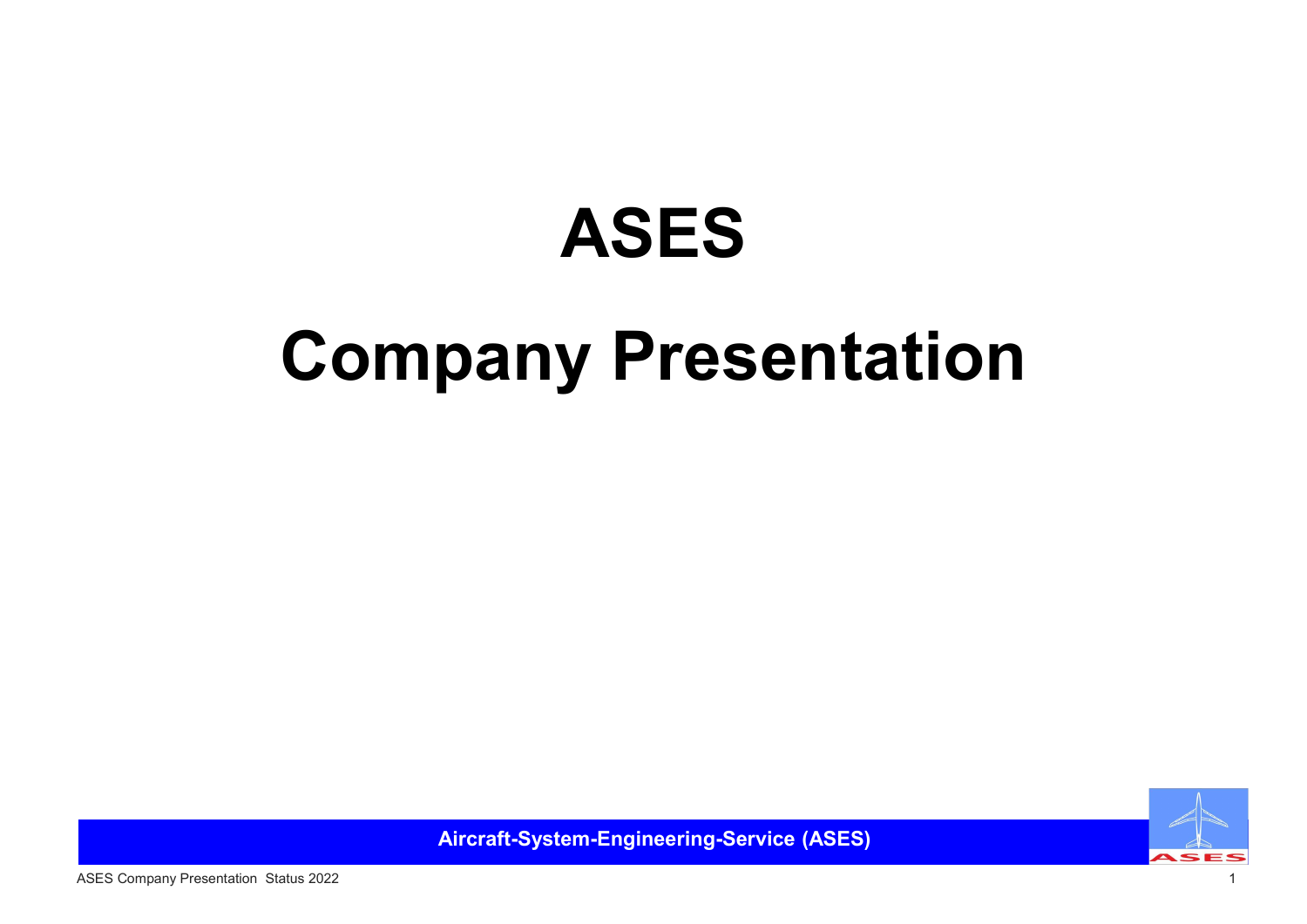### **Content**





◆ Experience: Program Participations

◆ Service Details

◆ Service Specials

◆ Drone Development



Aircraft-System-Engineering-Service (ASES)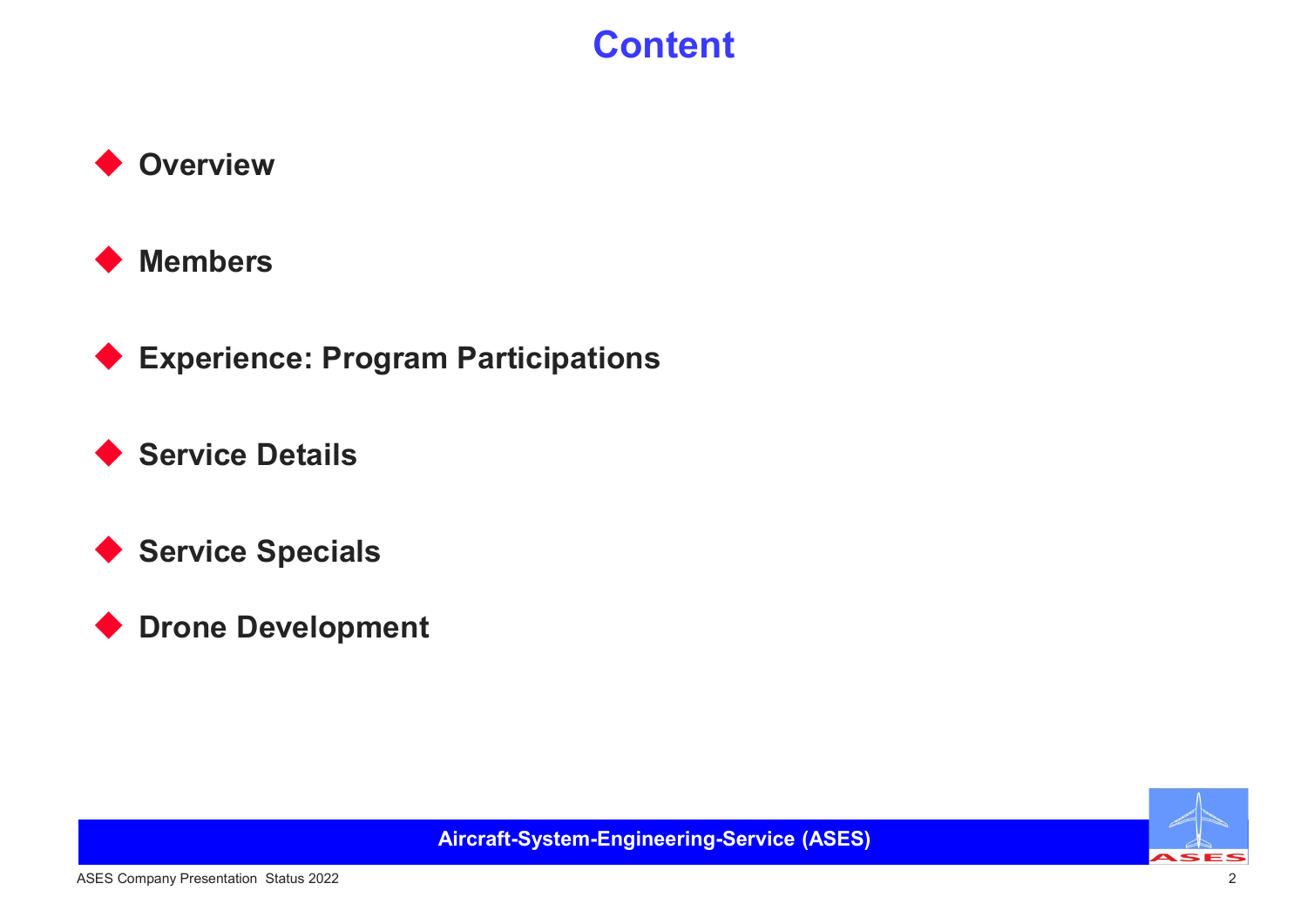### **Overview**



◆ Location: South of Germany, D-88175 Scheidegg

Articulary Counter<br>
→ Established: 2016<br>
→ Location: South of Germany, D-88175 Scheidegg<br>
→ Head Count: variable number of Senior Engineers with more than 100<br>
years experience in total<br>
→ Counter of Senior Engineers with Head Count: variable number of Senior Engineers with more than 100 years experience in total Extra Support of Germany, D-88175 Scheidegg<br>
Engineering Support for Aircraft Systems (refer also to Experience):<br>
The Engineering Support for Aircraft Systems (refer also to Experience):<br>
1. System Engineering<br>
2. Design 1. South of Germany, D-88175 Scheidegg<br>
1. South of Germany, D-88175 Scheidegg<br>
1. System Engineering<br>
1. System Engineering<br>
2. Design of Units and Components<br>
1. Technical Management ion: South of Germany, D-88175 Scheidegg<br>
Count: variable number of Senior Engineers with mor<br>
experience in total<br>
ress:<br>
ingineering Support for Aircraft Systems (refer also to Experient<br>
1. System Engineering<br>
2. Design 3. Technical Management<br>2. Technical Management of Senior Engineers<br>3. Tepsence in total<br>3. Technical Management<br>3. Technical Management<br>3. Technical Management<br>3. Technical Management<br>3. Technical Management<br>7. New Busine Account: variable number of Senior Engineers with more than 1<br>
In ars experience in total<br>
siness:<br>
♦ Engineering Support for Aircraft Systems (refer also to Experience):<br>
1. System Engineering<br>
2. Design of Units and Com

### Business:

- 
- 
- 
- 

### Way of working:

**Community Control Control Control Control Control Control Control Control Control Control Control Control Control Control Control Control Control Control Control Control Control Control Control Control Control Control Co**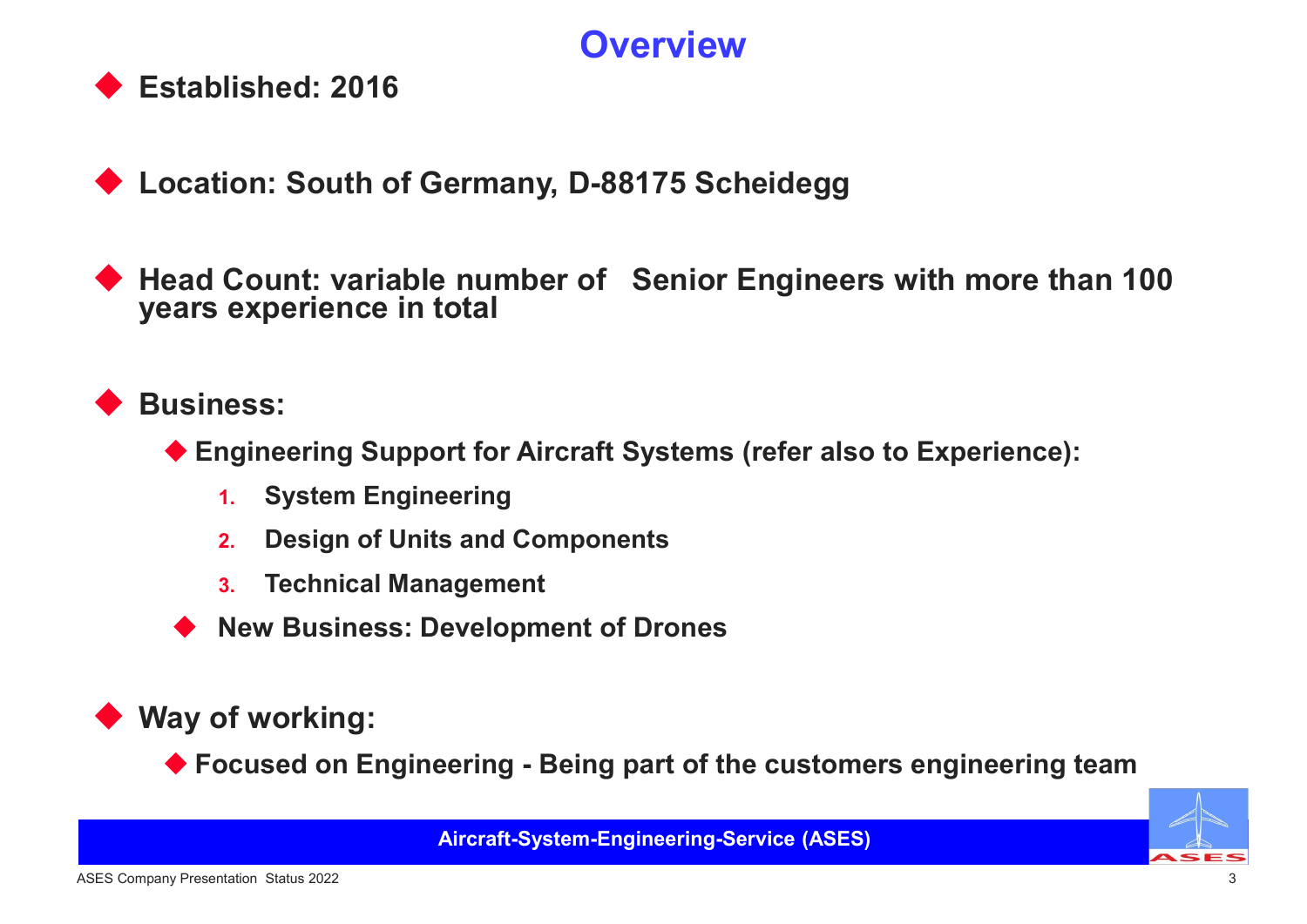### Experience: Program Participations

| Program                 | <b>ATA Chapter</b> | <b>System Engineering</b> | <b>Design</b> | <b>Technical Management</b> |
|-------------------------|--------------------|---------------------------|---------------|-----------------------------|
| Airbus A300 / A310 (WB) | 27 (HLS)           | yes                       | yes           |                             |
| Airbus A320 (SA)        | 27 (HLS, PFC)      | yes                       | yes           | yes                         |
| Airbus A330 / 340 (LR)  | 27 (HLS)           | yes                       | yes           | $\overline{\phantom{a}}$    |
| Airbus A380 (WB)        | 27 (HLS)           | yes                       | yes           | yes                         |
| Airbus A400M            | 27 (HLS)           | yes                       | yes           |                             |
| Airbus A350             | 27 (HLS, PFC)      | yes                       | yes           | yes                         |
| Boeing NAPD Research    | 27 (PFC)           | yes                       | yes           | $\overline{\phantom{a}}$    |
| Bombardier BD100        | 27 (HLS)           | yes                       | yes           | yes                         |
| Bombardier LJ200        | 27 (HLS)           | yes                       | yes           | yes                         |
| Dornier 328             | 27 (PFC)           | yes                       | yes           | $\overline{\phantom{a}}$    |
| <b>IPTN N250</b>        | 27 (HLS)           | yes                       | yes           |                             |
|                         |                    |                           |               |                             |

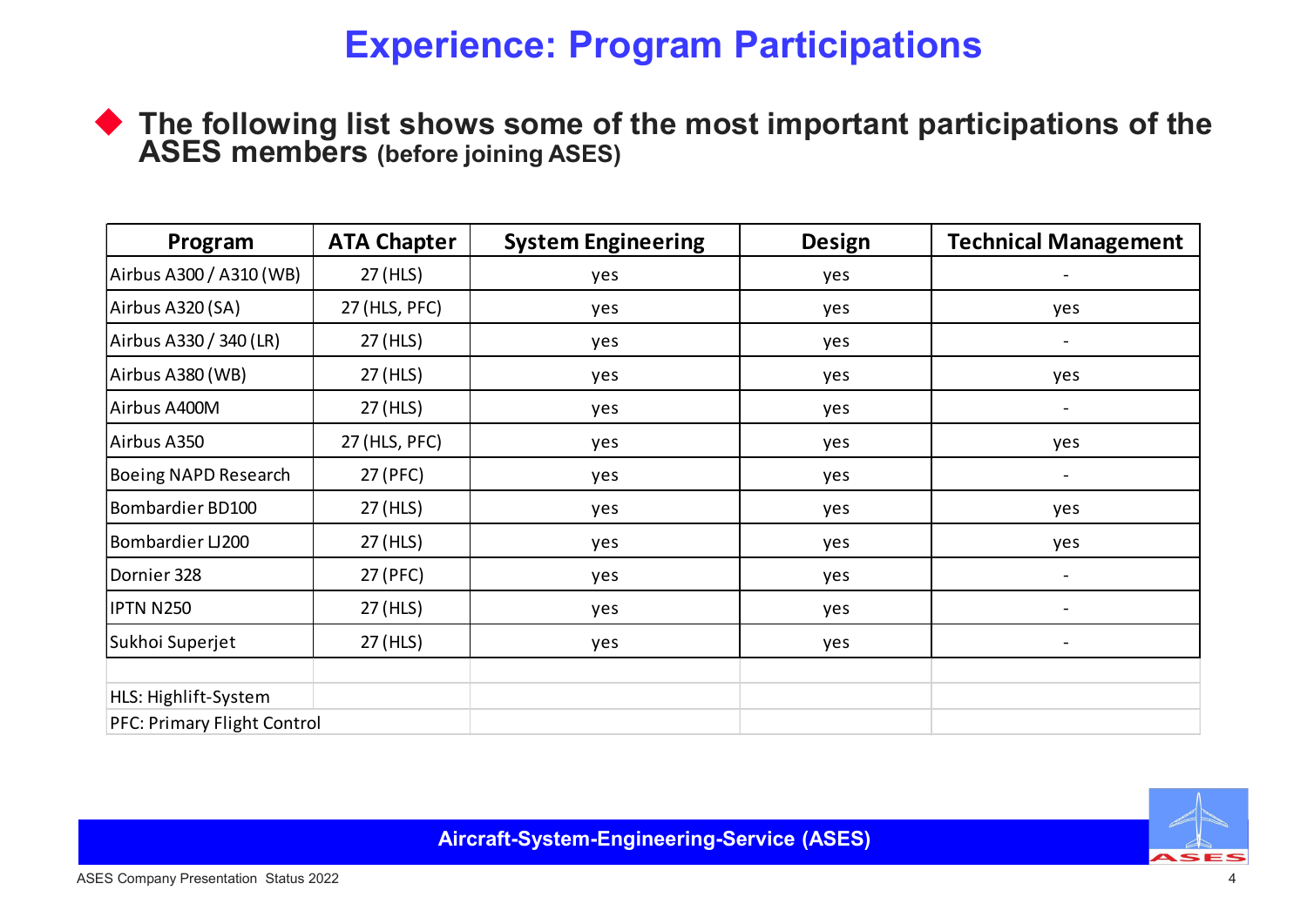### Experience: Program Participations

- The following list shows some of the most important participations of ASES: Experience: Program Participations<br>
the following list shows some of the most important participations of<br>
SES:<br>
◆ Definition of Highlift System Architecture for Chinese MA700 A/C<br>
◆ Performance Calculation, Simulation an **Experience: Program Participations**<br>
Action of Highlift System Architecture for Chinese MA700 A/C<br>
◆ Definition of Highlift System Architecture for Chinese MA700 A/C<br>
◆ Performance Calculation, Simulation and Controller Experience: Program Participations<br>
SES:<br>
◆ Definition of Highlift System Architecture for Chinese MA700 A/C<br>
◆ Performance Calculation, Simulation and Controller Layout for MA700 Highlift<br>
◆ Certification Work with EASA <u>Definition</u> ist shows some of the most important participations of<br>
SES:<br>
◆ Definition of Highlift System Architecture for Chinese MA700 A/C<br>
◆ Performance Calculation, Simulation and Controller Layout for MA700 Highlift
	-
	- ISES:<br>
	SES:<br>
	◆ Definition of Highlift System Architecture for Chinese MA700 A/C<br>
	◆ Performance Calculation, Simulation and Controller Layout for MA700 Highlift<br>
	◆ Certification Work with EASA for MA700 Highlift System<br>
	◆ <ul>\n<li>Definition of Highlift System Architecture for Chinese MA700 A/C</li>\n<li>Performance Calculation, Simulation and Controler Layout for MA700 Highlift System</li>\n<li>Certain Work with EASA for MA700 Highlift System</li>\n<li>Definition of Highlift System Architecture for CRAIC CR929 A/C</li>\n<li>Initial Performance Layout of CR929 Highlift Systems</li>\n<li>R&amp;D Project focused on Electro-mechanical Flight Control Actuators (EMAs) for commercial A/Cs</li>\n<li>Development of Hydrol and the DPSI (HAS) for Commercial V\'enicles (Trucks)</li>\n</ul> Performance Calculation, Simulation and Controller L<br>System<br>Certification Work with EASA for MA700 Highlift System<br>Definition of Highlift System Architecture for<br>Initial Performance Layout of CR929 Highlift Systems<br>R&D Pro
	-
	-
	-
	- <p>▶ Performance Calculation, Simulation and Controller Layout for MA700 High lift System</p>\n<p>▶ Derification Work with EASA for MA700 High lift System</p>\n<p>▶ Definition of High lift System Architecture for CRAIC CR929 AC</p>\n<p>▶ Initial Performance Layout of CR929 High lift Systems</p>\n<p>▶ R&amp;D Project focused on Electro-mechanical Flight Control Actuators (EMAs) for commercial A/Cs</p>\n<p>▶ Development of Hydraulic Systems (EHAs) for Commercial Vehicles (Truchs)</p>
	-

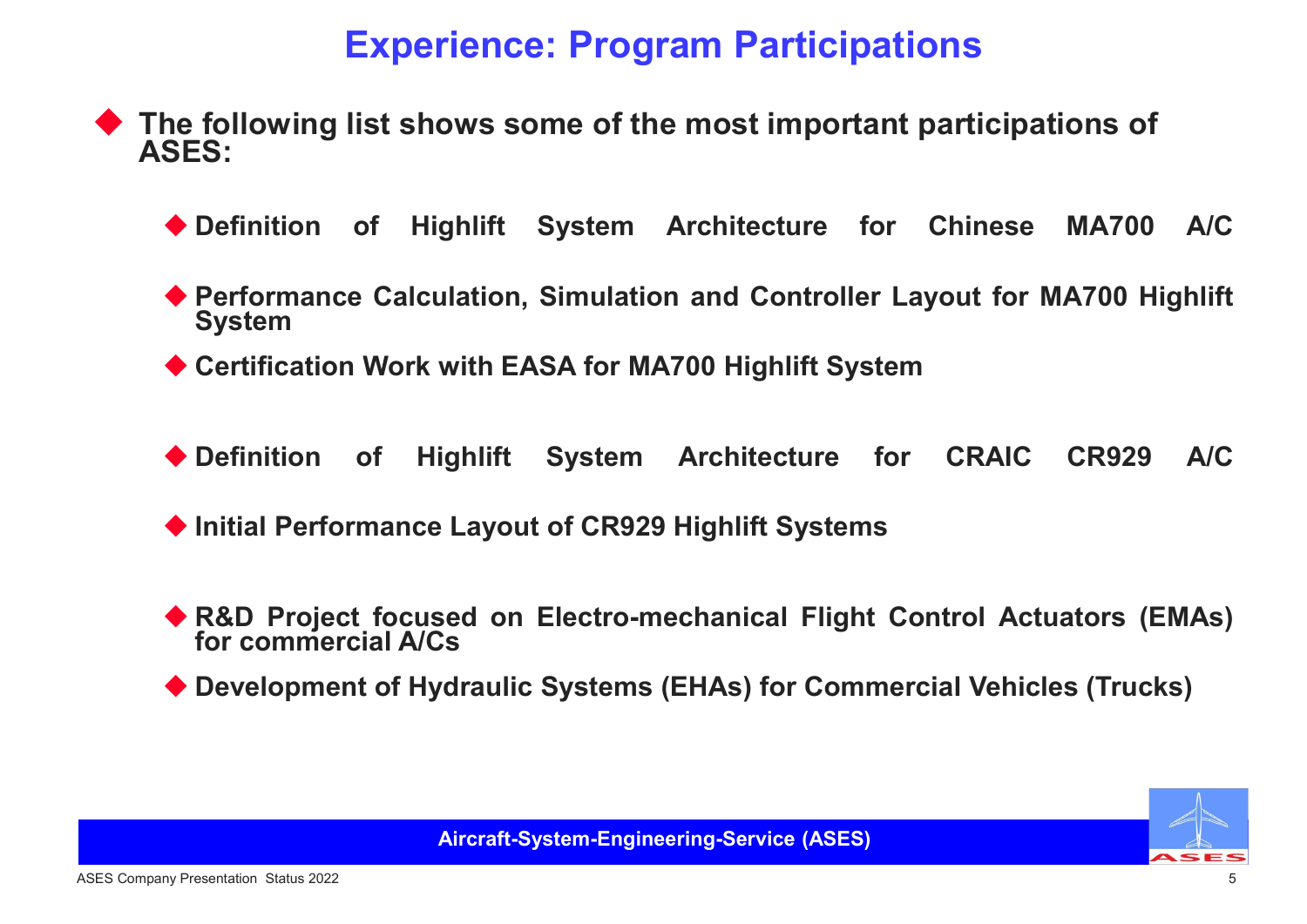## Service Details

 $\blacktriangleright$  The following list gives the details regarding the three business area's: Service Details<br>
Ne following list gives the details regarding the three business area's:<br>
ystem Engineering:<br>
◆ Establishment of System Specifications (V&V Engineering)<br>◆ System Trade Studies (Costs, Weight, Reliability) Service Details<br>
Ne following list gives the details regarding the three business area's:<br>
System Engineering:<br>
♦ Establishment of System Specifications (V&V Engineering)<br>
♦ System Trade Studies (Costs, Weight, Reliabilit Service Details<br>
he following list gives the details regarding the the<br>
ystem Engineering:<br>
◆ Establishment of System Specifications (V&V Engine<br>
◆ System Trade Studies (Costs, Weight, Reliability)<br>
◆ System Load Calculat Reports Islamical Control Details<br>
Stem Engineering:<br>
<br>
★ Establishment of System Specifications (V&V Engineering)<br>
★ System Trade Studies (Costs, Weight, Reliability)<br>
★ System Load Calculations<br>
★ Reports (i.e. Definiti Ne following list gives the details regarding the three business area's:<br>
Nextem Engineering:<br>
Nextem Trade Studies (Costs, Weight, Reliability)<br>
Nextem Load Calculations<br>
Nextem Load Calculations<br>
Nextem Load Calculation

### 1. System Engineering:

- Statem Engineering:<br>
Statement of System Specifications (V&V Engineering)<br>
System Trade Studies (Costs, Weight, Reliability)<br>
System Load Calculations<br>
Statements (i.e. Definition of Loading Requirements)<br>
Suppose System Stablishment of System Specifications (V&V Engineering)<br>
System Trade Studies (Costs, Weight, Reliability)<br>
No System Load Calculations<br>
Neports (i.e. Definition of Loading Requirements)<br>
No Dynamic System Simulation base ◆ Establishment of System Specifications (V&V Engineering)<br>◆ System Trade Studies (Costs, Weight, Reliability)<br>◆ System Load Calculations<br>◆ Reports (i.e. Definition of Loading Requirements)<br>◆ Dynamic System Simulation bas <ul>\n<li> <b>Estabilishment of System Specifications (V&amp;V Engineering)</b></li>\n<li> System Trade Studies (Costs, Weight, Reliability)</li>\n<li> System Load Calculations</li>\n<li> <b>Repository (i.e. Definition of Loading Requirements)</b></li>\n<li> Dynamic System Simulation based on proven model parts</li>\n<li> Closed Loop Controller Design (Single loop, state space)</li>\n<li> Monitoring Design for Flight Control Systems</li>\n<li> <b>Estabilishment of PSSA, SSAs, FMEAs, FTAs</b></li>\n<li> In-Service Trouble Shooting</li>\n<li> Flight Test Definition and Support</li>\n</ul>
- 
- 
- 
- 
- ◆ System Trade Studies (Costs, Weight, Reliability)<br>◆ System Trade Studies (Costs, Weight, Reliability)<br>◆ Reports (i.e. Definition of Loading Requirements)<br>◆ Dynamic System Simulation based on proven model parts<br>◆ Closed
- 
- 
- 
- 

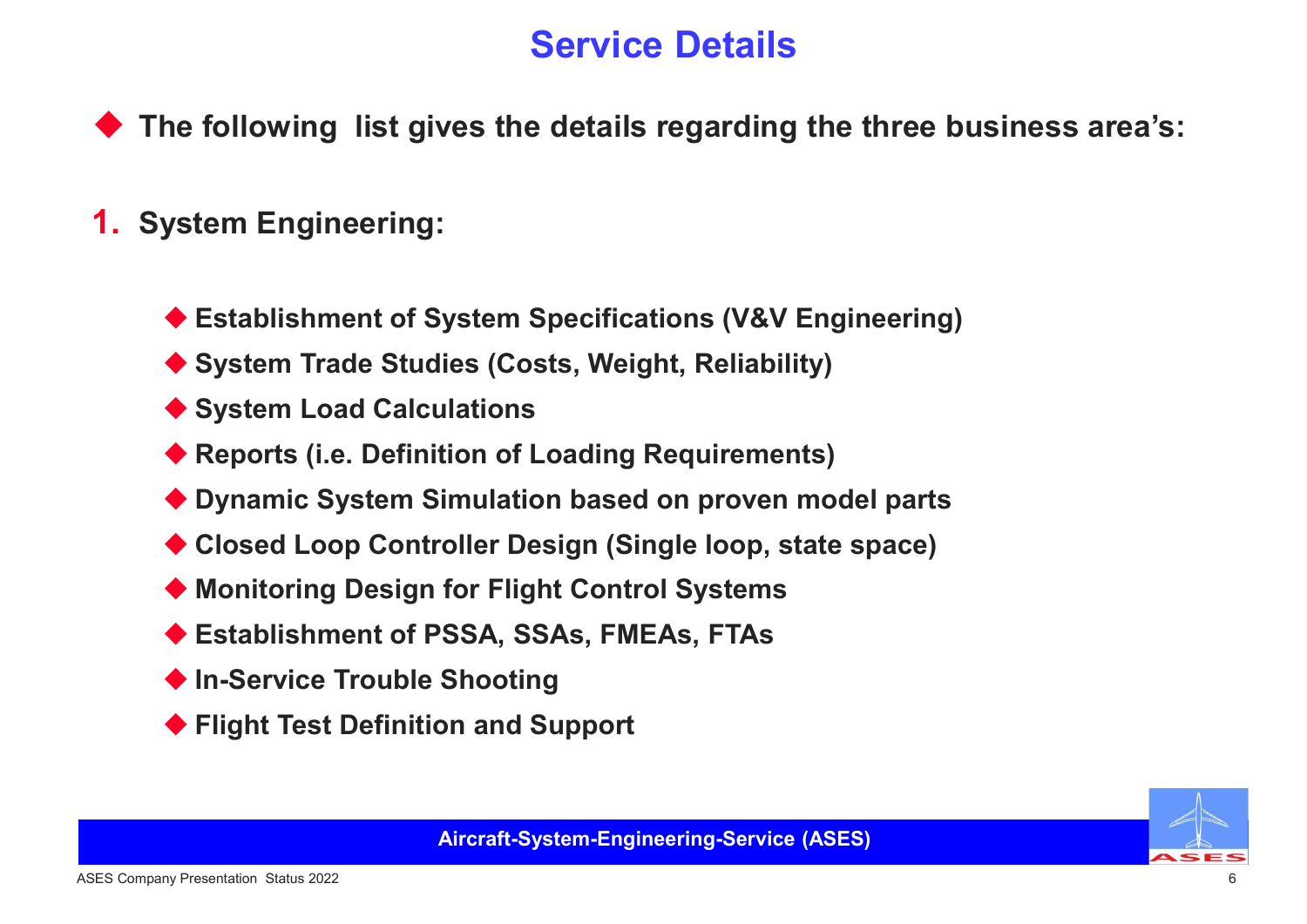# Service Details

- 2. Design:
	-
	-
- Service Details<br>
esign:<br>♦ Detailed Design Proposal for Units<br>♦ Establishment of Unit Specifications<br>♦ Detailed Layout of Power Control Units and Actuators (Hydraulic / El Service Details<br>
esign:<br>
◆ Detailed Design Proposal for Units<br>
◆ Establishment of Unit Specifications<br>◆ Detailed Layout of Power Control Units and Actuators (Hydrai<br>◆ Proof read of customer design Service Details<br>
→ Detailed Design Proposal for Units<br>
→ Establishment of Unit Specifications<br>
→ Detailed Layout of Power Control Units and Actuators (Hydraulic / Electric)<br>← Proof read of customer design Service Details<br>
esign:<br>
◆ Detailed Design Proposal for Units<br>
◆ Establishment of Unit Specifications<br>◆ Detailed Layout of Power Control Units and Actuators (Hydraul<br>◆ Proof read of customer design<br>echnical Management Corvice Betallies<br>
→ Detailed Design Proposal for Units<br>
→ Establishment of Unit Specifications<br>
→ Detailed Layout of Power Control Units and Actuators (Hydrau<br>
→ Proof read of customer design<br>
echnical Management<br>
→ Deve <br>
• Detailed Design Proposal for Units<br>
• Establishment of Unit Specifications<br>
• Detailed Layout of Power Control Units and Actuators (Hydraulic / Electric)<br>
• Proof read of customer design<br>
• Cost (RC, NRC) and Team Re ◆ Detailed Design Proposal for Units<br>◆ Establishment of Unit Specifications<br>◆ Detailed Layout of Power Control Units and Actuators (Hydraulic / El<br>◆ Proof read of customer design<br>echnical Management<br>◆ Development Process Mashelment of omt opeomeanches<br>etailed Layout of Power Control Units and Actuators (Hydraultion)<br>roof read of customer design<br>nical Management<br>evelopment Process Consulting<br>ost (RC, NRC) and Team Resource Evaluation<br>ontra
	-
- 3. Technical Management
	-
- Control Control Control Control Control Control Control Control Control Control Control Control Control Control<br>Development Process Consulting<br>Development Process Consulting<br>The SOWs<br>Sows<br>Development Plans, etc.<br>Developme <br>
• Proposed of customer design<br>
• Development Process Consulting<br>
◆ Cost (RC, NRC) and Team Resource Evaluation<br>
◆ Contractual and Commercial Consulting<br>
◆ SOWs<br>
◆ Development Plans, etc.<br>
◆ Development Costs Evaluation echnical Management<br>
◆ Development Process Consulting<br>
◆ Cost (RC, NRC) and Team Resource Evaluation<br>
◆ Contractual and Commercial Consulting<br>
◆ SOWs<br>
◆ Development Plans, etc.<br>
◆ Development Costs Evaluation<br>
◆ Proposal
	- - $\triangle$  SOWs
		-
		-
	-
	-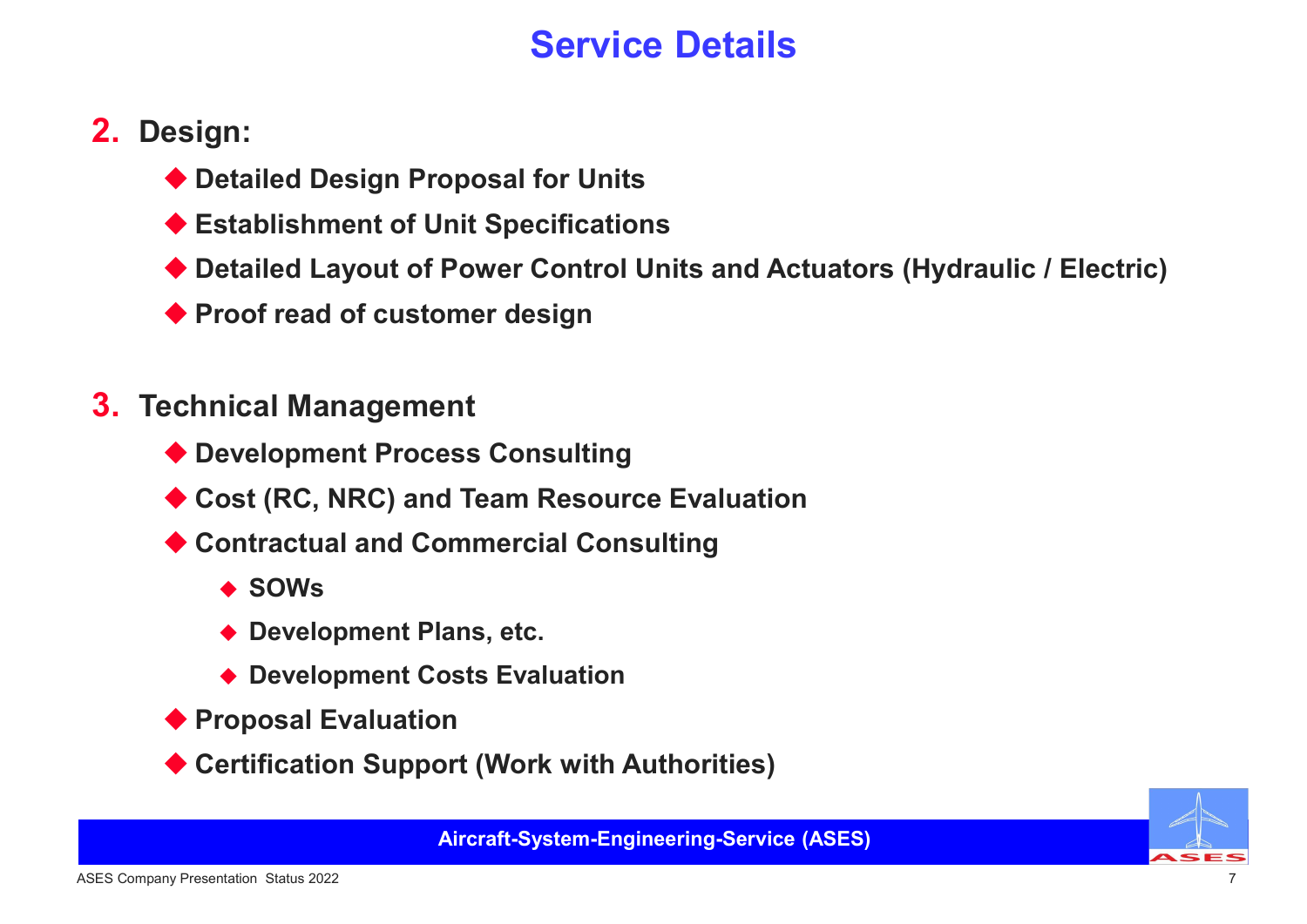# **Specials**

- Regarding System Specifications and Dynamic Simulations
	-
- Specials<br>
→ egarding System Specifications and Dynamic Simulations<br>
◆ ASES possesses a large amount of performance data:<br>
◆ Proven (by comparison with tests) simulation blocks and sub-models for all kind<br>
of flight contro **Proven (by Specifications and Dynamic Simulations<br>
SES possesses a large amount of performance data:**<br>◆ Proven (by comparison with tests) simulation blocks and sub-models for all kind<br>→ Performance data (efficiency numbe **Specials<br>
Specials**<br>
Spossesses a large amount of performance data:<br>
Proven (by comparison with tests) simulation blocks and<br>
of flight control applications<br>
Performance data (efficiency numbers, drag torques, etc...<br>
fli **Specials**<br>
Proven Specifications and Dynamic Simulations<br>
SES possesses a large amount of performance data:<br>
◆ Proven (by comparison with tests) simulation blocks and sub-models for all kind<br>
→ Performance data (efficien **Specials<br>
Specials<br>
Spossesses a large amount of performance data:**<br>
Froven (by comparison with tests) simulation blocks a<br>
of flight control applications<br>
Performance data (efficiency numbers, drag torques, et<br>
flight co egarding System Specifications and Dynamic Simulations<br>
◆ ASES possesses a large amount of performance data:<br>
◆ Proven (by comparison with tests) simulation blocks and sub-models for all kind<br>
of flight control applicatio raing System Specifications and Dynamic Simulation<br>SES possesses a large amount of performance data:<br>◆ Proven (by comparison with tests) simulation blocks and strof flight control applications<br>◆ Performance data (efficien
	- ◆ Performance data (efficiency numbers, drag torques, etc..) for all kind of units for<br>flight control systems<br>egarding Safety and Reliability Documentation<br>◆ ASES possesses a large amount of reliability data:<br>◆ Proven in-◆ Periorinance data (eniciency numbers, drag torques, etc..) for all kind<br>flight control systems<br>rding Safety and Reliability Documentation<br>SES possesses a large amount of reliability data:<br><br><br> $\star$  Proven in-service data<br>S

 Regarding Safety and Reliability Documentation The Safety and Reliability Documentation<br>
SES possesses a large amount of reliability data:<br>
→ Proven in-service data<br>
The Proven in-service data<br>
The Proven in-service data<br>
SES possesses a large amount of commercial dat

Regarding Technical Management

- -
	-